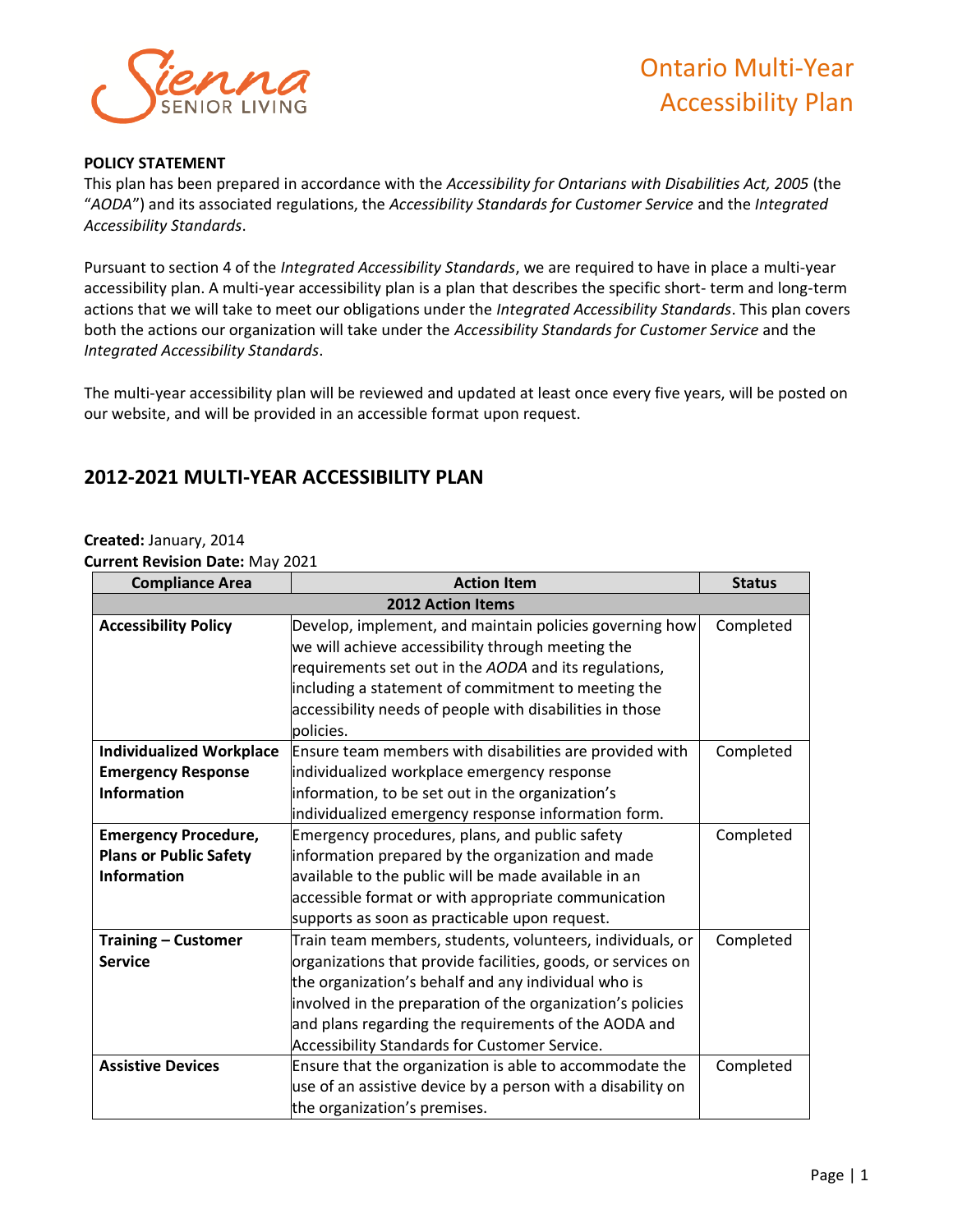## Ontario Multi-Year Accessibility Plan



| <b>Compliance Area</b>           | <b>Action Item</b>                                          | <b>Status</b> |
|----------------------------------|-------------------------------------------------------------|---------------|
| <b>Guide Dogs, Other Service</b> | Ensure that guide dogs, other service animals, and          | Completed     |
| <b>Animals &amp; Support</b>     | support persons are able to enter the organization's        |               |
| <b>Persons</b>                   | premises to accompany a person with a disability.           |               |
| <b>Notice of Temporary</b>       | Ensure that notice of temporary disruptions in the          | Completed     |
| <b>Disruptions in Service</b>    | services or facilities that people with disabilities use to |               |
|                                  | access the organization's goods or services is posted.      |               |
| <b>Accessible Feedback</b>       | Ensure that the organization's feedback process is          | Completed     |
| <b>Process</b>                   | accessible to people with disabilities by providing for or  |               |
|                                  | arranging for the provision of accessible formats and       |               |
|                                  | communications supports upon request.                       |               |
| <b>Accessibility Compliance</b>  | File an Accessibility Compliance Report with the Ministry   | Completed     |
| <b>Report</b>                    | of Economic Development, Trade, and Employment.             |               |
|                                  | <b>2014 Action Items</b>                                    |               |
| <b>Accessibility Plan</b>        | Establish, implement, and maintain a multi-year             | Completed     |
|                                  | accessibility plan outlining the organization's strategy    |               |
|                                  | to prevent and remove barriers to accessibility and to      |               |
|                                  | meet the requirements set out in the AODA and its           |               |
|                                  | regulations.                                                |               |
| <b>Accessibility Policy</b>      | Develop, implement, and maintain policies governing         | Completed     |
|                                  | how the organization will achieve accessibility through     |               |
|                                  | meeting the requirements set out in the AODA and its        |               |
|                                  | regulations and include a statement of commitment to        |               |
|                                  | meeting the accessibility needs of people with              |               |
|                                  | disabilities in those policies.                             |               |
| <b>Self-Service Kiosks</b>       | Have regard to accessibility features that could be built   | Ongoing       |
|                                  | into kiosks to best meet the needs of people with           |               |
|                                  | disabilities.                                               |               |
| <b>Accessible Website</b>        | Ensure that the organization's website and web content      | Completed     |
|                                  | conform to the World Wide Web Consortium Web                |               |
|                                  | Content Accessibility Guidelines 2.0 Level A.               |               |
| <b>Feedback</b>                  | Ensure feedback processes are accessible to persons         | Completed     |
|                                  | with disabilities by providing or arranging for the         |               |
|                                  | provision of accessible formats and communications          |               |
|                                  | support upon request. Notify the public about the           |               |
|                                  | availability of accessible formats and communications.      |               |
| Training - Integrated            | Train team members, students, volunteers, individuals,      | Completed     |
| <b>Accessibility Standards</b>   | or organizations that provide facilities, goods, or         |               |
|                                  | services on the organization's behalf and any individual    |               |
|                                  | who is involved in the preparation of the organization's    |               |
|                                  | policies and plans regarding the requirements of the        |               |
|                                  | AODA and the Integrated Accessibility Standards.            |               |
| <b>Accessibility Compliance</b>  | File an Accessibility Compliance Report with the            | Completed     |
| Report                           | Ministry of Economic Development, Trade &                   |               |
|                                  | Employment.                                                 |               |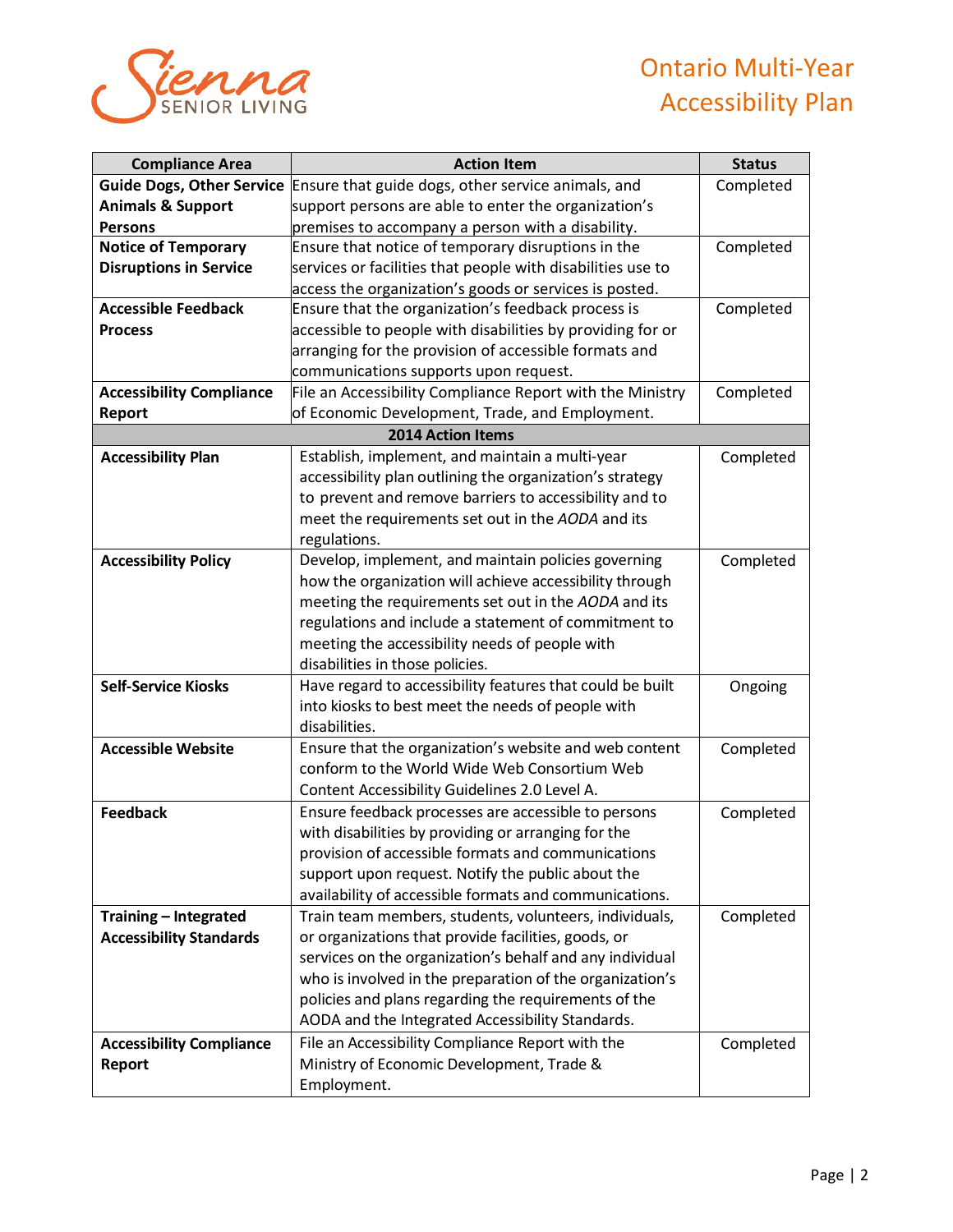

| <b>2015 Action Items</b>                                                                                                      |                                                                                                                                                                                                                                                                                                 |                           |
|-------------------------------------------------------------------------------------------------------------------------------|-------------------------------------------------------------------------------------------------------------------------------------------------------------------------------------------------------------------------------------------------------------------------------------------------|---------------------------|
| <b>Accessible Formats &amp;</b><br><b>Communication Supports</b>                                                              | Ensure the organization is able to communicate with<br>people with disabilities by providing accessible formats<br>and communication supports where necessary.                                                                                                                                  | Completed                 |
| <b>Employment Standard</b><br>- Informing Team<br><b>Members of Supports</b>                                                  | Notify successful job applicants and team members<br>that accommodations for team members with<br>disabilities are available in the recruitment,<br>assessment, and selection process. Successful job<br>applicants are informed of policies used to support<br>team members with disabilities. | Completed                 |
| <b>Employment Standard -</b><br><b>Information &amp;</b><br><b>Communication Supports</b><br>for Team members                 | Provide team members with information needed to<br>perform a job and information that is generally<br>available in the workplace in an accessible format or<br>with the appropriate communication support.                                                                                      | Completed                 |
| <b>Employment Standard -</b><br><b>Documented Individual</b><br><b>Accommodation Plans</b>                                    | Prepare documented individual accommodation plans<br>for team members with disabilities setting out how the<br>team member will be accommodated. To be set out in<br>the organization's documented individual<br>accommodation plan form.                                                       | Completed                 |
| <b>Employment Standard -</b><br><b>Return to Work Process</b>                                                                 | Ensure that a return to work process for team<br>members with disabilities is in place; to be set out in<br>the organization's return to work plan form.                                                                                                                                        | Completed                 |
| <b>Employment Standard -</b><br>Performance<br><b>Management, Career</b><br>Development &<br>Advancement, and<br>Redeployment | Ensure that the process for Performance Management,<br>Career Development and Advancement and<br>Redeployment includes the Individual Accommodation<br>Process and accessibility needs for team members with<br>disabilities.                                                                   | Completed                 |
| <b>Training</b>                                                                                                               | Ensure that any new team members, students,<br>volunteers, individuals or organizations are trained<br>regarding the requirements set out in both the<br>Accessibility Standards for Customer Service and the<br>Integrated Accessibility Standards.                                            | Completed as<br>necessary |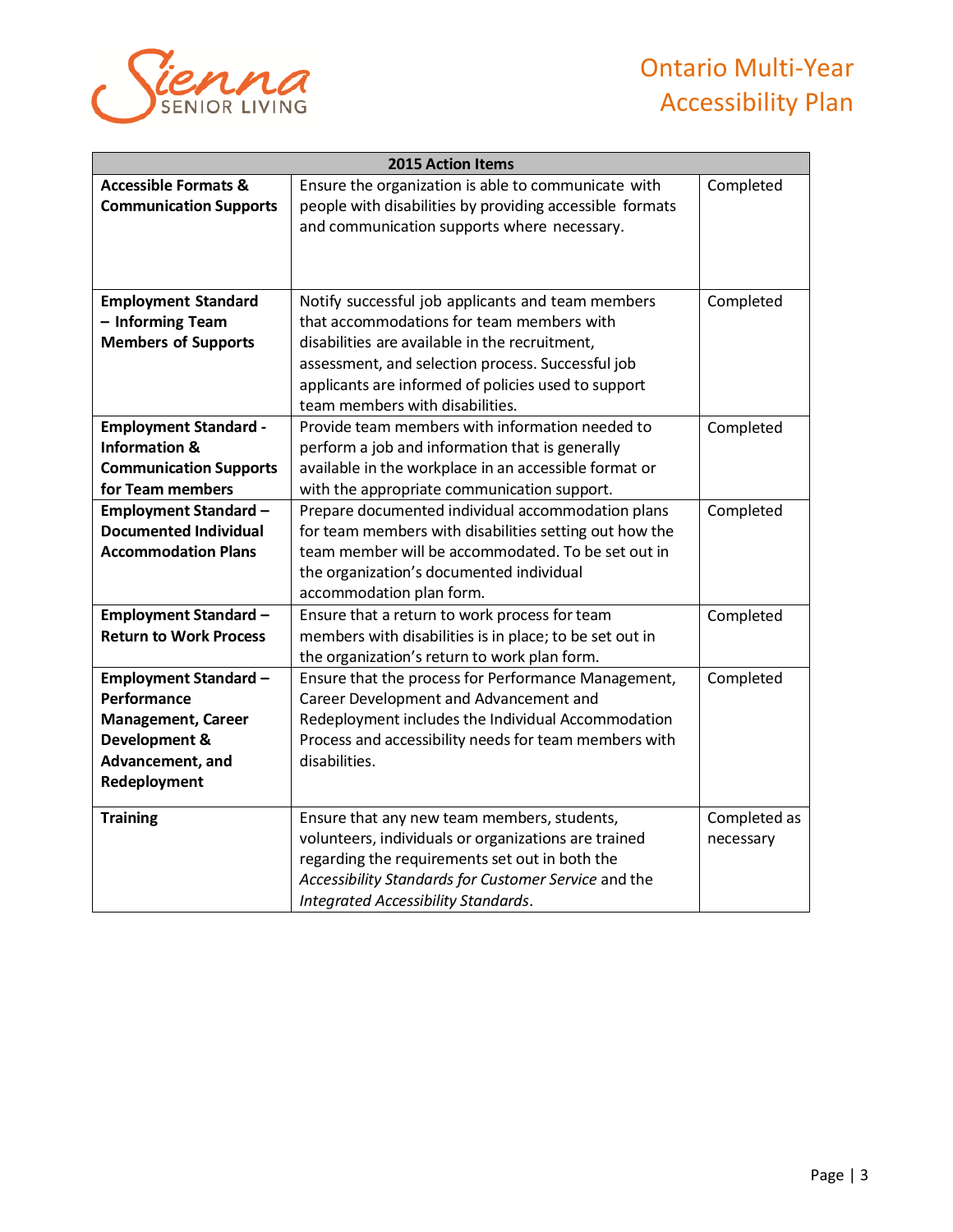



| 2016 Action Items               |                                                         |              |
|---------------------------------|---------------------------------------------------------|--------------|
| <b>Training</b>                 | Ensure any new team members, students, volunteers,      | Completed as |
|                                 | individuals, or organizations are trained regarding the | necessary    |
|                                 | requirements set out in both the Accessibility          |              |
|                                 | Standards for Customer Service and the Integrated       |              |
|                                 | Accessibility Standards.                                |              |
| <b>Built Environment</b>        | Comply with the Built Environment Standards when        | Completed    |
| <b>Standards</b>                | undertaking new construction and/or redevelopment       |              |
|                                 | of public spaces.                                       |              |
| <b>Built Environment</b>        | Develop procedures for preventative and emergency       | Completed    |
| <b>Standards</b>                | maintenance of the accessible elements in public        |              |
|                                 | spaces as required under this Part. Procedures for      |              |
|                                 | dealing with temporary disruptions when accessible      |              |
|                                 | elements required under this Part are not in working    |              |
|                                 | order.                                                  |              |
| <b>2017 Action Items</b>        |                                                         |              |
| <b>Accessibility Compliance</b> | File Additional Accessibility Compliance Reports as     | Completed    |
| Report                          | directed by the Ministry of Economic Development        |              |
|                                 | Trade and Employment.                                   |              |
| <b>Training</b>                 | Ensure that any new team members, students,             | Completed as |
|                                 | volunteers, individuals, or organizations are trained   | necessary    |
|                                 | regarding the requirements set out in both the          |              |
|                                 | Accessibility Standards for Customer Service and the    |              |
|                                 | Integrated Accessibility Standards.                     |              |
|                                 | 2018 Action Items                                       |              |
| <b>Accessibility Compliance</b> | File Additional Accessibility Compliance Reports as     | Completed    |
| Report                          | directed by the Ministry of Economic Development,       |              |
|                                 | Trade & Employment.                                     |              |
| <b>Training</b>                 | Ensure any new team members, students, volunteers,      | Completed as |
|                                 | individuals or organizations are trained regarding the  | necessary    |
|                                 | requirements set out in both the Accessibility          |              |
|                                 | Standards for Customer Service and the Integrated       |              |
|                                 | Accessibility Standards.                                |              |
| <b>Future Plan</b>              | Develop a multi-year accessibility plan for 2019-2023   | Completed    |
|                                 | that takes into consideration all of the legislative    |              |
|                                 | requirements made under the AODA.                       |              |
| <b>Accessible Website</b>       | Ensure that the organization's website and web          | January 1,   |
|                                 | Content conform to the World Wide Web Consortium        | 2021         |
|                                 | Web Content Accessibility Guidelines                    |              |
|                                 | 2.0 Level AA.                                           |              |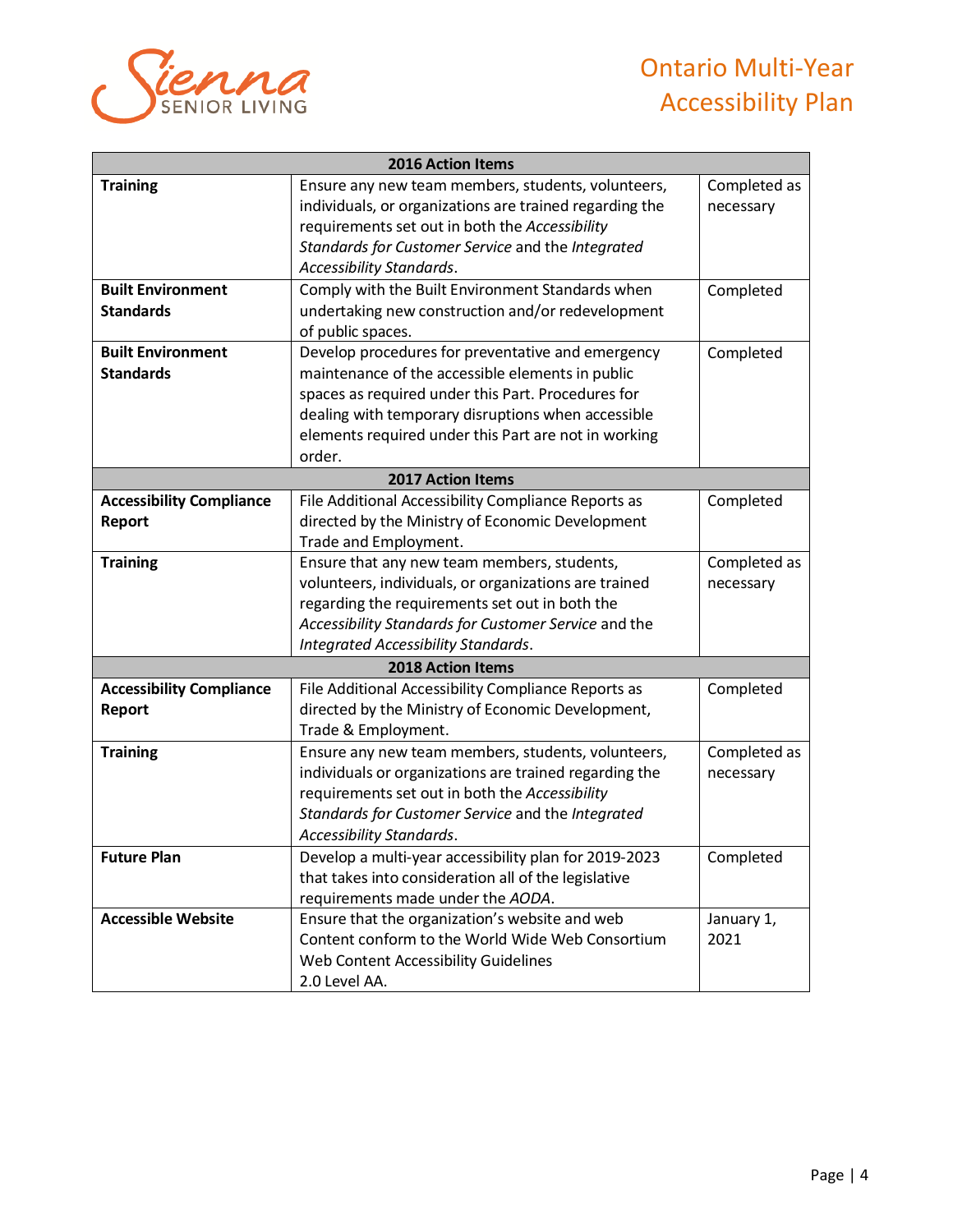

| <b>2019 Action Items</b>                         |                                                                                                                                                                                                                     |                           |
|--------------------------------------------------|---------------------------------------------------------------------------------------------------------------------------------------------------------------------------------------------------------------------|---------------------------|
| <b>Accessibility Compliance</b><br><b>Report</b> | File Additional Accessibility Compliance Reports as<br>directed by the Ministry of Economic Development,<br>Trade & Employment.                                                                                     | Completed                 |
| <b>Training</b>                                  | Ensure any new team members, students, volunteers,<br>individuals or organizations are trained regarding the<br>requirements set out in both the Accessibility<br>Standards for Customer Service and the Integrated | Completed as<br>necessary |
| <b>Future Plan</b>                               | Develop a multi-year accessibility plan for 2019-2023<br>that takes into consideration all of the legislative<br>requirements made under the AODA.                                                                  | December<br>2020          |
| <b>Accessible Website</b>                        | Ensure that the organization's website and web<br>Content conform to the World Wide Web Consortium<br>Web Content Accessibility Guidelines<br>2.0 Level AA.                                                         | January 1,<br>2021        |
|                                                  | <b>2020 Action Items</b>                                                                                                                                                                                            |                           |
| <b>Accessibility Compliance</b><br><b>Report</b> | File Additional Accessibility Compliance Reports as<br>directed by the Ministry of Economic Development,<br>Trade & Employment.                                                                                     | Completed                 |
| <b>Training</b>                                  | Ensure any new team members, students, volunteers,<br>individuals or organizations are trained regarding the<br>requirements set out in both the Accessibility<br>Standards for Customer Service and the Integrated | Completed as<br>necessary |
| <b>Future Plan</b>                               | Develop a multi-year accessibility plan for 2019-2023<br>that takes into consideration all of the legislative<br>requirements made under the AODA.                                                                  | December<br>2021          |
| <b>Accessible Website</b>                        | Ensure that the organization's website and web<br>Content conform to the World Wide Web Consortium<br>Web Content Accessibility Guidelines<br>2.0 Level AA.                                                         | Completed                 |
| 2021 Action Items                                |                                                                                                                                                                                                                     |                           |
| <b>Accessibility Compliance</b><br><b>Report</b> | File Additional Accessibility Compliance Reports as<br>directed by the Ministry of Economic Development,<br>Trade & Employment.                                                                                     | Completed                 |
| <b>Training</b>                                  | Ensure any new team members, students, volunteers,<br>individuals or organizations are trained regarding the<br>requirements set out in both the Accessibility<br>Standards for Customer Service and the Integrated | Completed as<br>necessary |